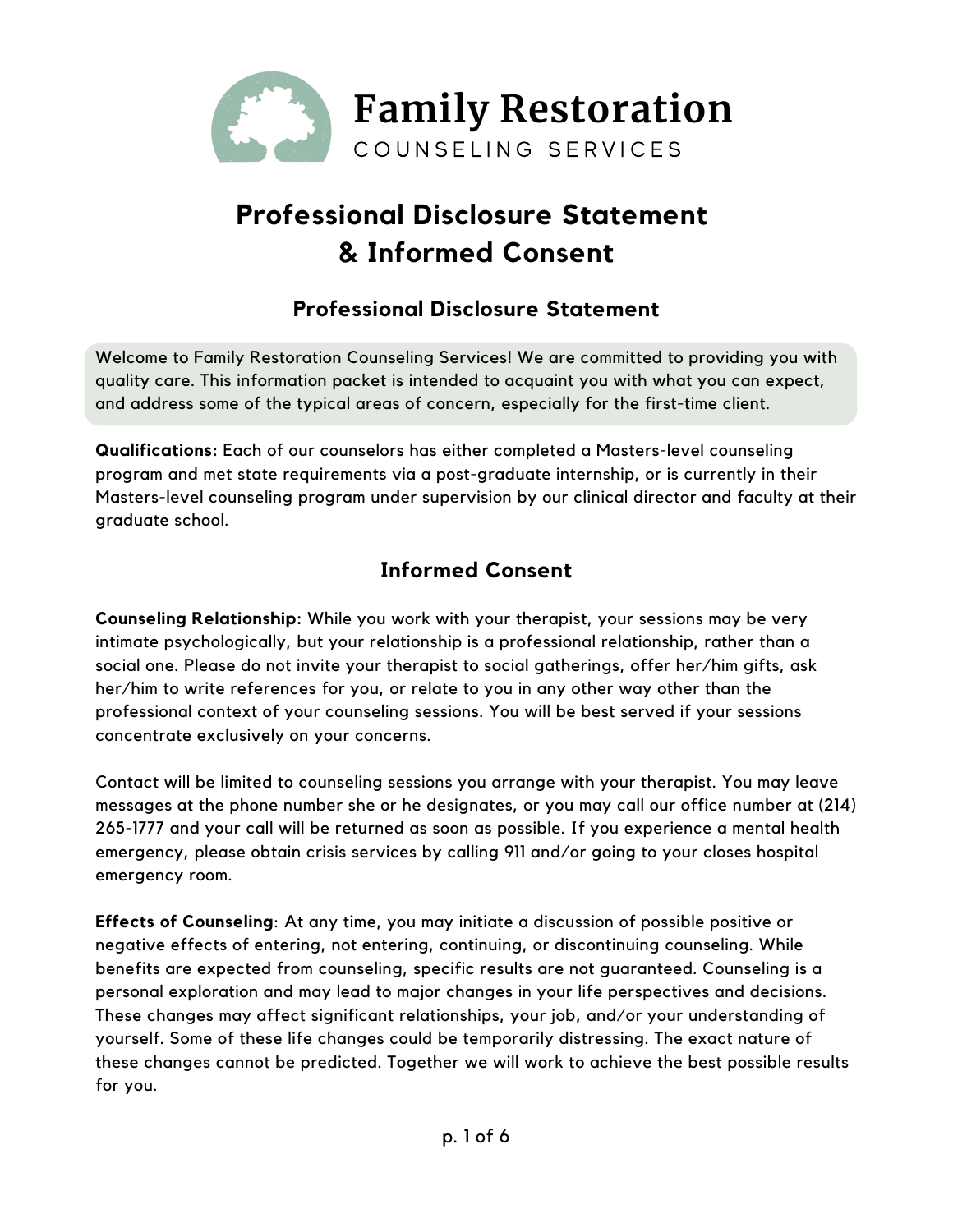**Risks and Benefits:** Clients usually enter counseling because they seek some positive benefits. Psychotherapy and counseling have some risks as well as benefits. Just talking about your history and concerns can have both positive and negative effects. We want to inform you of the possible risks as well as the potential benefits as you begin therapy. During the first session, your therapist will confirm with you in writing your understanding of the limits of confidentiality, the risks and benefits of verbal therapy, and the expectations of you as a client.

Your therapist will determine with you the methods, goals, or objectives of your counseling after collecting some history regarding the issues. Any type of therapy will have certain benefits and risks associated with it. When we recommend a definite type of therapy, we will discuss the reasons for choosing that particular method. We will also discuss any additional benefits as well as risks associated with such recommendations. If the situation warrants, your therapist may recommend other types of care including a referral to your family physician for an evaluation. It is your decision whether to follow that recommendation.

The most universal concerns of clients are difficulties with depression, anxiety, and problems with interpersonal relationships. Most clients enter counseling because they want to change some of their own behavior.

#### **Potential Benefits of Therapy:**

- *Improved understanding of self and of others*. The objective viewpoint of the therapist 1. helps many clients better understand their own feelings and behavior, as well as those of others.
- *Progress towards defined goals and objectives*. In therapy, the clients and the therapist 2. work together to set specific goals and objectives. A method is usually identified to measure progress toward those goals. Most clients can clearly identify the changes In feelings and behavior that they make through therapy.
- *Greater sense of control over moods and behavior.* As clients measure progress and 3. identify the tools used to make headway, they often gain feelings of power over moods and behavior.
- *Improved self-esteem*. With greater self-control, clients often improve their self-concept. 4. Confronting and managing one's difficulties often leads to improved self-esteem.
- *Improved self-assertion*. Many clients increase their ability to assert themselves. As self-5. esteem and feelings of self-control improve, they feel more able to stand up for their own rights without infringing on the rights of others.
- *Improved relationships with others*. By reducing unwanted behaviors and increasing more 6. desirable behaviors, clients often improve relationships with family members, co-workers, or friends.
- *Improved capacity for independence*. Before therapy, many clients may have depended on 7.others for their sense of well-being. Therapy may lead to an increased ability to meet one's own needs.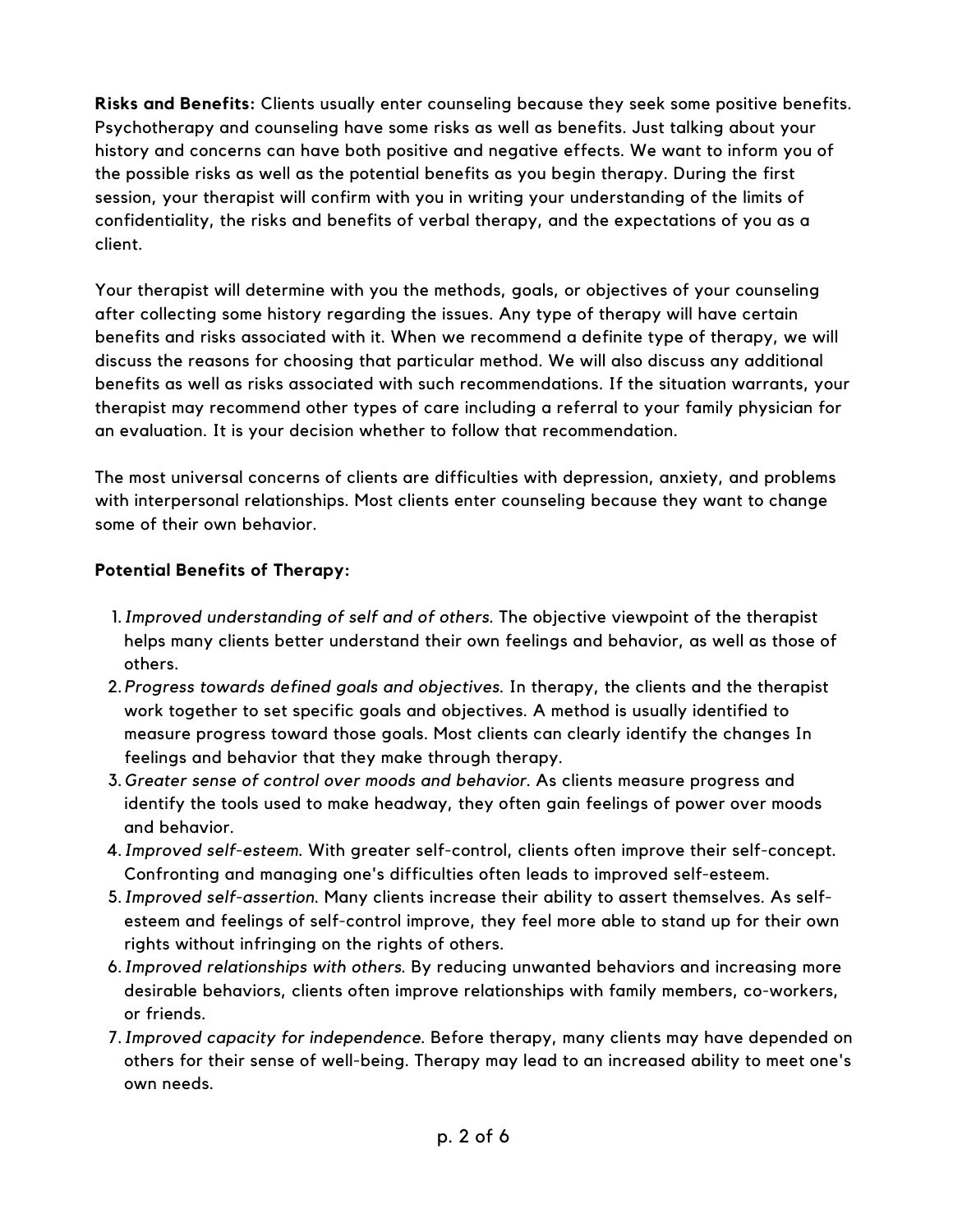#### **Potential Risks of Therapy:**

- *Lack of progress*. Some clients do not appear to improve in therapy. For example, 1. depression or anxiety may become worse. Your therapist will monitor your progress with you to determine if this happens, and will plan alternative courses of action should this occur. In some cases we may recommend a different form of care, or may suggest care by another provider and/or provide referrals to other providers.
- *Upsetting insight*. Therapy might lead insight into into your own behavior or the behavior of 2. others that is upsetting. Some clients, following therapy, wish they had not discovered somethings about themselves or others. Of course, once you are aware of new information, there is no going back. Your therapist will monitor your feelings with you and discuss these concerns if they arise.
- *Feelings of distress*. Discussing personal concerns can be upsetting by itself. Clients may 3. experience feelings of sadness, anger, anxiety, or depression in talking about their personal or family difficulties. Clients may also have bad dreams or nightmares as a result of talking about concerns. Part of therapy often involves learning to handle such feelings more effectively when they occur. We will work with you to develop coping strategies if they arise.
- *Change in relationships*. Although behaviors and moods may change in a way that the 4. client desires, others in relationships with the client may not like the changes and my not adjust to the changes the client makes. Improvements in the client's self-esteem, selfassertion, or sense of self-control may negatively affect others. In some cases the clients decides to make changes in the family, to seek divorce, or to change jobs. However, other individuals with whom the client has a relationship may initiate changes when the client does not want to do so. Your therapist will work closely with you to try to anticipate such problems in therapy. However, we cannot anticipate all interpersonal conflicts that may result from therapy.

**Client Rights**: Some clients achieve their goals in only a few counseling sessions; others may require months or even years of counseling. As a client, you are in complete control and may end our counseling relationship at any time, though we do ask that you participate in a termination session. You also have the right to refuse or discuss modification of any counseling techniques or suggestions that you believe might be harmful.

All services will be rendered in a professional manner consistent with accepted legal and ethical standards. If at any time, for any reason, you are dissatisfied with your services, please let your therapist know. If your concerns are not resolved, you may report your complaints to the Texas Department of Health at (512) 834-6658.

**Conditions of Ongoing Counseling:** If you have been in counseling or psychotherapy during the past seven years, you may be required to sign a release form so your therapist may communicate with and/or receive copies of records from the professional(s) from whom you received mental health services.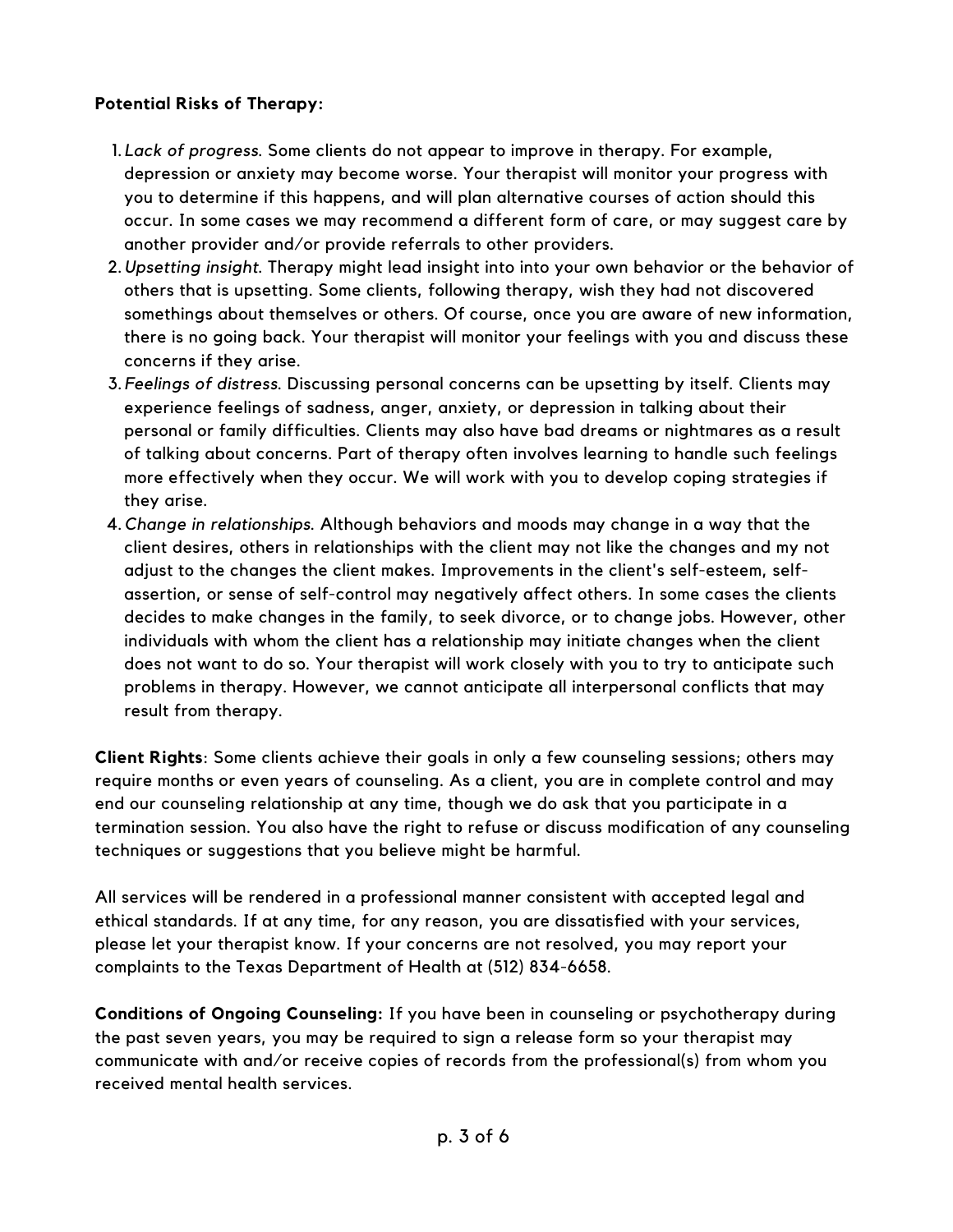While you are in counseling with Family Restoration Counseling Services (FRCS), you agree not to maintain or establish a professional relationship with another mental health professional unless you first discuss it with your therapist and sign a release that enables her/him to communicate with the other mental health professional(s). If you decide to maintain or establish a professional relationship with another mental health professional against the advice of your FRCS therapist, she or he may consider this your decision to change counselors and reserves the right to terminate your counseling.

We also reserve the right to postpone and/or terminate counseling of clients who come to session under the influence of alcohol or drugs. In addition, we reserve the right to terminate counseling of clients who do not comply with the medication recommendations of their psychiatrist or physician.

**Referrals:** We recognize that not all conditions presented by clients are appropriate for treatment at this facility. For this reason, you and/or your therapist may believe that a referral is needed. In that case, we will provide some alternatives, including programs and/or people who may be available to assist you. A verbal exploration of alternatives to counseling will also be made available upon request. You will be responsible for contacting and evaluating those referrals and/or alternatives. Certain aspects of treatment may require evaluation through psychological testing or medication. In such cases, a referral to a psychiatrist or medical doctor may be made. Ongoing dialogue with these professionals would be maintained to manage the counseling process effectively.

**Fees:** In return for a fee determined by the practice, your therapist agrees to provide counseling services for you. Sessions are provided based on the therapist's licensure status. Fully licensed LPCs, LMFTs, and LCSWs see clients at \$175/session. Licensed therapists under supervision, such as LPC-Associates, LMFT-Associates, and LMSWs, see clients at \$135/session. Non-licensed graduate student interns see clients at \$85/session. Additionally, a one-time \$25 administrative fee will be charged to cover the costs of new client processing. These rates are subject to change with written notice in advance. If the cost of therapy represents a hardship to you, please let your therapist know. The fee for each session will be due and must be paid by the conclusion of each session.

**Payment:** Payment may be made by cash, credit or debit card, or personal check (made out to "Family Restoration Counseling Services"). If you become involved in litigation that requires the participation of your therapist, the fee will be double the normal session rate per hour for preparation for and/or attendance at any legal proceedings. Payment may also be submitted by a Third Party Payer, who authorizes their card information to be processed for all sessionrelated fees (including session rates, no-show fees, court fees, etc.). Please note that authorizing a Third Party Payer does not entitle them to your confidential information, but they may request a statement of services paid for.

**Court Appearances and Fees:** If your therapist appears in court related to your treatment, the hourly rate will be \$250. This rate will be applied to time spent traveling to and from the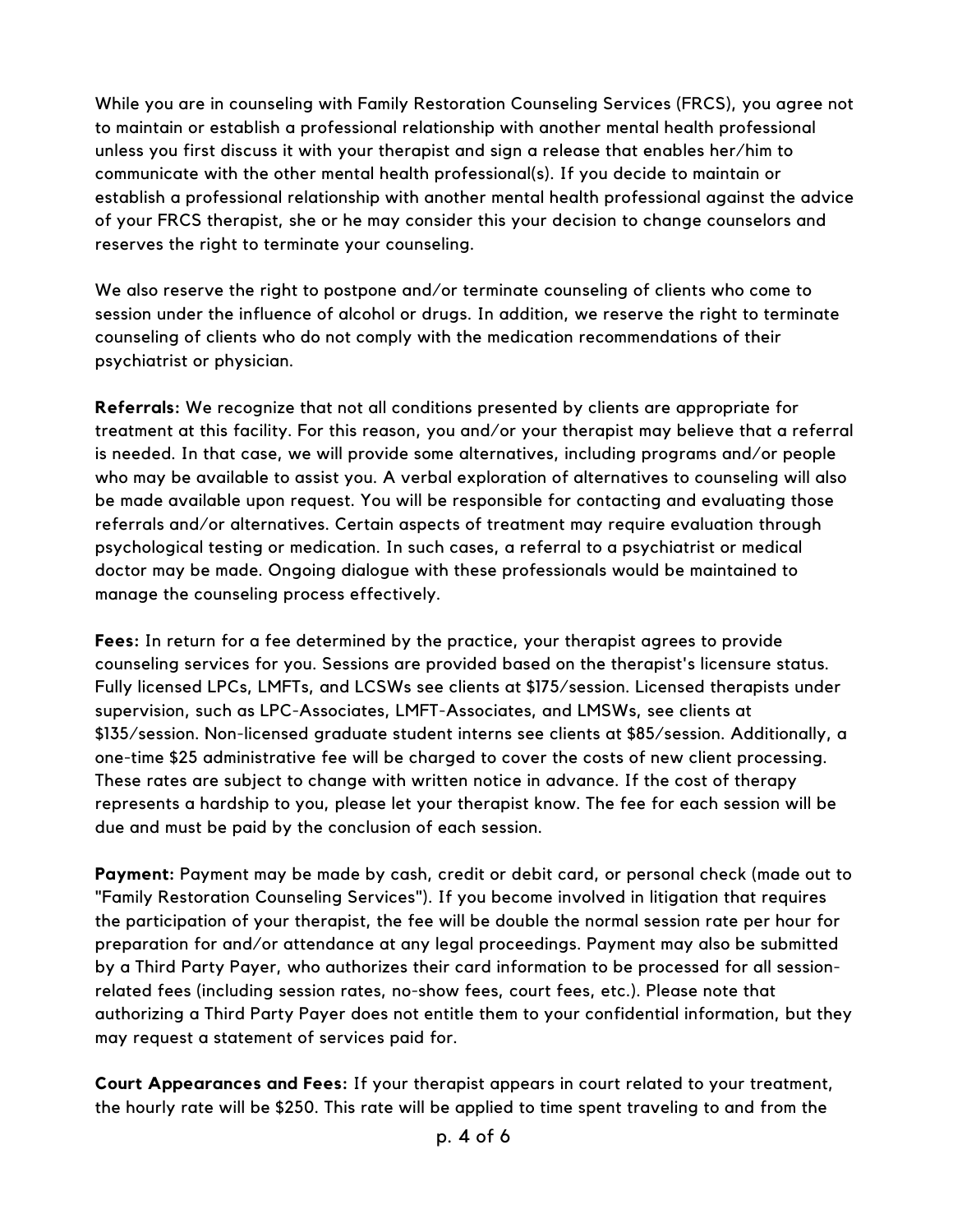court, and includes all activities between departure for an appearance, return to the office, and time spent waiting for proceedings.

**Cancellations:** Each session we schedule is roughly an hour of your therapist's time reserved exclusively for you. In the event that you will not be able to keep an appointment, please notify your therapist at least 24 hours in advance. If a session is cancelled without proper notice, a charge will be applied for the normal session rate. For this reason, we require all clients to have an authorized credit or debit card on file. If you intend to discontinue counseling, please inform your therapist immediately so a termination session can be scheduled, and your case closed.

**Format:** Most sessions will be weekly and last between 45 to 50 minutes. For couples, the option is available to participate in double or even triple sessions. This option has been shown to have tremendous results in a shorter amount of time. Please feel free to discuss these options more with us if you would like more detail.

**Records and Confidentiality:** All of our communication becomes part of your clinical record. Adult client records are disposed of seven years after the file is closed. Minor client records are disposed of seven years after the client's 18th birthday. Further information regarding the storage, use, disclosure, and access of mental health information is detailed in our HIPAA Privacy Notice form. Most of our communication is confidential, but the following limitations do exist:

- Your therapist may use your case records for purposes of supervision and professional development with their supervisor; your confidentiality will be preserved by both your therapist and their supervisor.
- We determine that you are a danger to yourself or someone else.
- You disclose abuse, neglect, or exploitation of a child, elderly, or disabled person.
- You disclose sexual conduct with another mental health professional.
- Your therapist is ordered by a court to disclose information.
- You direct your FRCS therapist to release your records.
- FRCS is otherwise required by law to disclose information.

If you see your therapist in public, she or he will protect your confidentiality by acknowledging you only if you approach her/him first.

In the case of marriage or family counseling, your therapist will keep confidential (within the limits cited above) anything you disclose to her/him without your family member's knowledge. However, we encourage open communication between family members and reserve the right to terminate the counseling relationship if we judge the secret to be detrimental to the therapeutic progress.

**Counseling Internship:** FRCS is a training facility for master's and doctoral practicum students making progress towards their counseling degree and provisional license. Practicum students